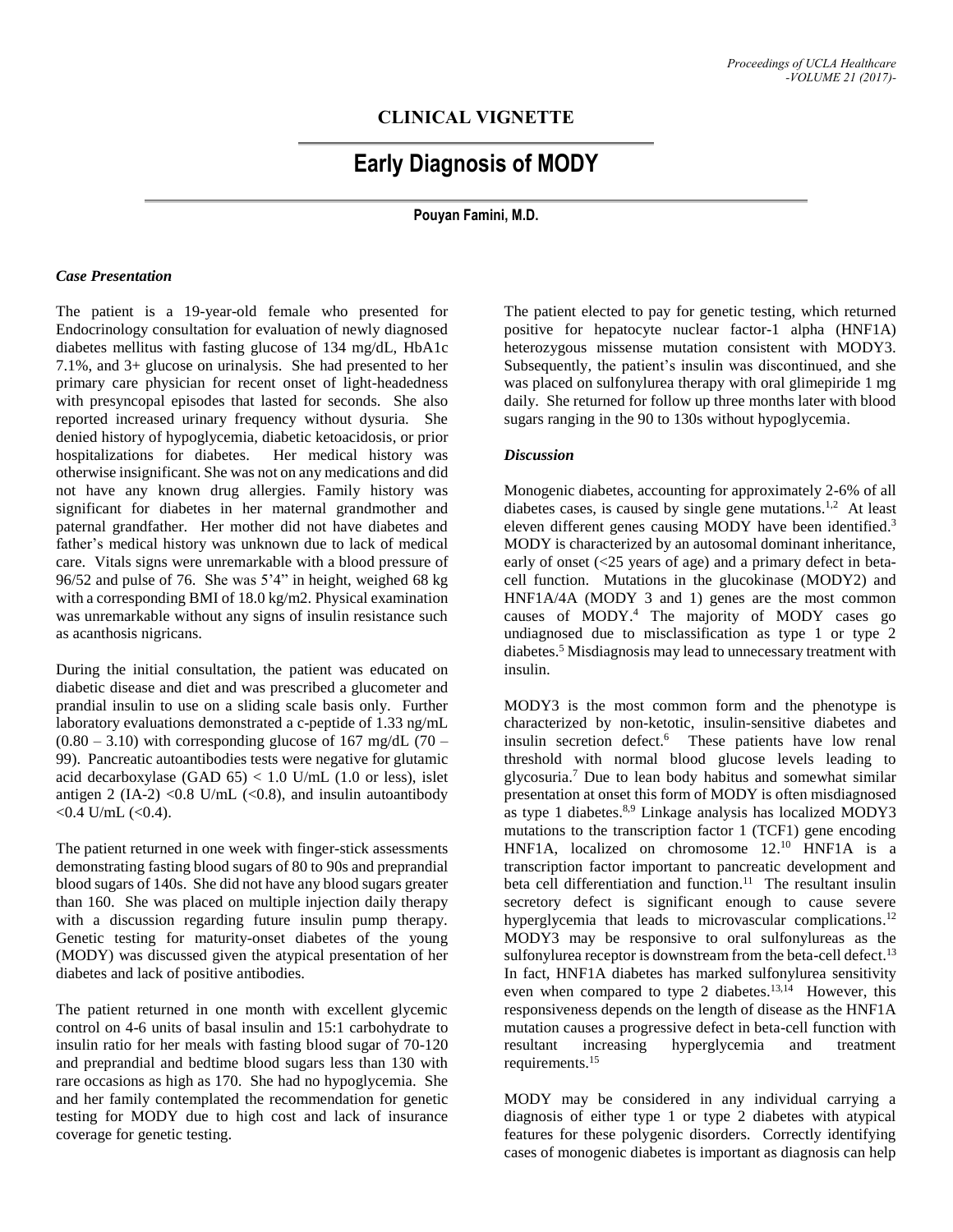predict the clinical course of the patient, explain other associated features and most importantly determine proper clinical treatment and management. Furthermore, proper diagnosis in one individual will have implications for other family members with diabetes and also allow appropriate genetic counseling. Diabetes places an enormous burden on society in terms of economic resources and reduced quality of life.<sup>16</sup> Many diabetics including type 2 diabetic require insulin as part of their medication regime, which has become increasingly expensive. 17 Transfer of insulin therapy to sulfonylureas following identification of patients with MODY3 with genetic testing following an initial misdiagnosis of type 1 diabetes has been shown to be successful in 71% of selected patients up to a median of 39 months without deterioration of glycemic control. 18 However, the cost saving benefit of this transition in therapy must be weighed against the cost of genetic testing. Therefore, genetic testing must be reserved for individuals with suspicious characteristics and presentations for MODY when genetic testing will change clinical management.

Clinical suspicion of monogenic diabetes should first be followed by a limited laboratory evaluation to ensure appropriate genetic testing in selected patients. <sup>4</sup> A diagnosis of type 1 diabetes may be considered incorrect in individuals with history of diabetes diagnosed before the age of 6 months,<sup>19</sup> family history of diabetes with an affected parent,<sup>20</sup> evidence of endogenous insulin production outside the honeymoon phase (after 3 years of diabetes) and/or absent pancreatic islet autoantibodies. 21,22 Endogenous insulin production is generally considered with a presence of a detectable c-peptide  $(> 0.6$ ng/mL) when glucose is > 144 mg/dL. Pancreatic autoantibodies include GAD 65, IA-2 and islet cell antibodies. Insulin antibodies may also be assessed in insulin naïve patients. Positive antibodies nearly always indicate type 1 diabetes. However, negative antibodies do not exclude a diagnosis of type 1 diabetes as antibodies may wane with duration of disease. Furthermore, up to an additional 4% of type 1 diabetes may have no detectable autoantibodies time of diagnosis.<sup>21</sup> Suspicion for MODY in a patient with a diagnosis of type 2 diabetes may be considered when patients do not match the typical phenotype characterized by type 2 diabetes. These individuals will less often have marked obesity and/or have family members with diabetes who are normal weight, will not have signs of insulin resistance on examination such as acanthosis nigricans, and may come from ethnic backgrounds that have a low prevalence of type 2 diabetes.<sup>23</sup> Furthermore, laboratory evaluation will be negative for insulin resistance with fasting c-peptide levels within the normal range.<sup>24</sup> The best practice guidelines produced in 2008 helped define clinical criteria for testing babies, children and adults for GCK, HNF1A, and HNF4A mutations including both diagnostic and predictive genetic tests. 25

The above case is an excellent example of high clinical suspicion leading to an early diagnosis of a rare form of an otherwise common diagnosis. The patient's presentation of diabetes was neither typical for type 1 nor 2 diabetes leading to further evaluation. Proper laboratory evaluation prior to genetic testing increased the pretest probability of this expensive testing. Most importantly, in this patient's case, an identifiable genetic cause of her disease altered her disease treatment and potentially saved thousands of dollars in the cost of therapy over the course of her lifetime.

### **REFERENCES**

- 1. **Ledermann HM.** Is maturity onset diabetes at young age (MODY) more common in Europe than previously assumed? *Lancet.* 1995 Mar 11;345(8950):648. PubMed PMID:7898196.
- 2. **Froguel P, Zouali H, Vionnet N, Velho G, Vaxillaire M, Sun F, Lesage S, Stoffel M, Takeda J, Passa P, et al.** Familial hyperglycemia due to mutations in glucokinase. Definition of a subtype of diabetes mellitus. *N Engl J Med.* 1993 Mar 11;328(10):697-702. PubMed PMID: 8433729.
- 3. **Naylor R, Philipson LH.** Who should have genetic testing for maturity-onset diabetes of the young? *Clin Endocrinol* (Oxf). 2011 Oct;75(4):422-6. doi:10.1111/j.1365-2265.2011.04049.x. PubMed PMID: 21521318.
- 4. **Hattersley A, Bruining J, Shield J, Njolstad P, Donaghue KC.** The diagnosis and management of monogenic diabetes in children and adolescents. *Pediatr Diabetes.* 2009 Sep;10 Suppl 12:33-42. doi: 10.1111/j.1399-5448.2009.00571.x. Review. PubMed PMID: 19754616.
- 5. **Shields BM, Hicks S, Shepherd MH, Colclough K, Hattersley AT, Ellard S.** Maturity-onset diabetes of the young (MODY): how many cases are we missing? *Diabetologia.* 2010 Dec;53(12):2504-8. doi: 10.1007/s00125-010-1799-4. Epub 2010 May 25. PubMed PMID: 20499044.
- 6. **Lehto M, Tuomi T, Mahtani MM, Widén E, Forsblom C, Sarelin L, Gullström M, Isomaa B, Lehtovirta M, Hyrkkö A, Kanninen T, Orho M, Manley S, Turner RC, Brettin T, Kirby A, Thomas J, Duyk G, Lander E, Taskinen MR, Groop L.** Characterization of the MODY3 phenotype. Early-onset diabetes caused by an insulin secretion defect. *J Clin Invest.* 1997 Feb 15;99(4):582-91. PubMed PMID:9045858; PubMed Central PMCID: PMC507838.
- 7. **Menzel R, Kaisaki PJ, Rjasanowski I, Heinke P, Kerner W, Menzel S.** A low renal threshold for glucose in diabetic patients with a mutation in the hepatocyte nuclear factor-1alpha (HNF-1alpha) gene. *Diabet Med.* 1998 Oct;15(10):816-20. PubMed PMID: 9796880.
- 8. **Lambert AP, Ellard S, Allen LI, Gallen IW, Gillespie KM, Bingley PJ, Hattersley AT.** Identifying hepatic nuclear factor 1alpha mutations in children and young adults with a clinical diagnosis of type 1 diabetes. *Diabetes Care*. 2003 Feb;26(2):333-7. PubMed PMID: 12547858.
- 9. **Møller AM, Dalgaard LT, Pociot F, Nerup J, Hansen T, Pedersen O.** Mutations in the hepatocyte nuclear factor-1alpha gene in Caucasian families originally classified as having Type I diabetes*. Diabetologia*. 1998 Dec;41(12):1528-31. PubMed PMID: 9867222.
- 10. **Yamagata K, Oda N, Kaisaki PJ, Menzel S, Furuta H, Vaxillaire M, Southam L, Cox RD, Lathrop GM, Boriraj VV, Chen X, Cox NJ, Oda Y, Yano H, Le Beau MM, Yamada S, Nishigori H, Takeda J, Fajans SS, Hattersley AT, Iwasaki N, Hansen T, Pedersen O,**